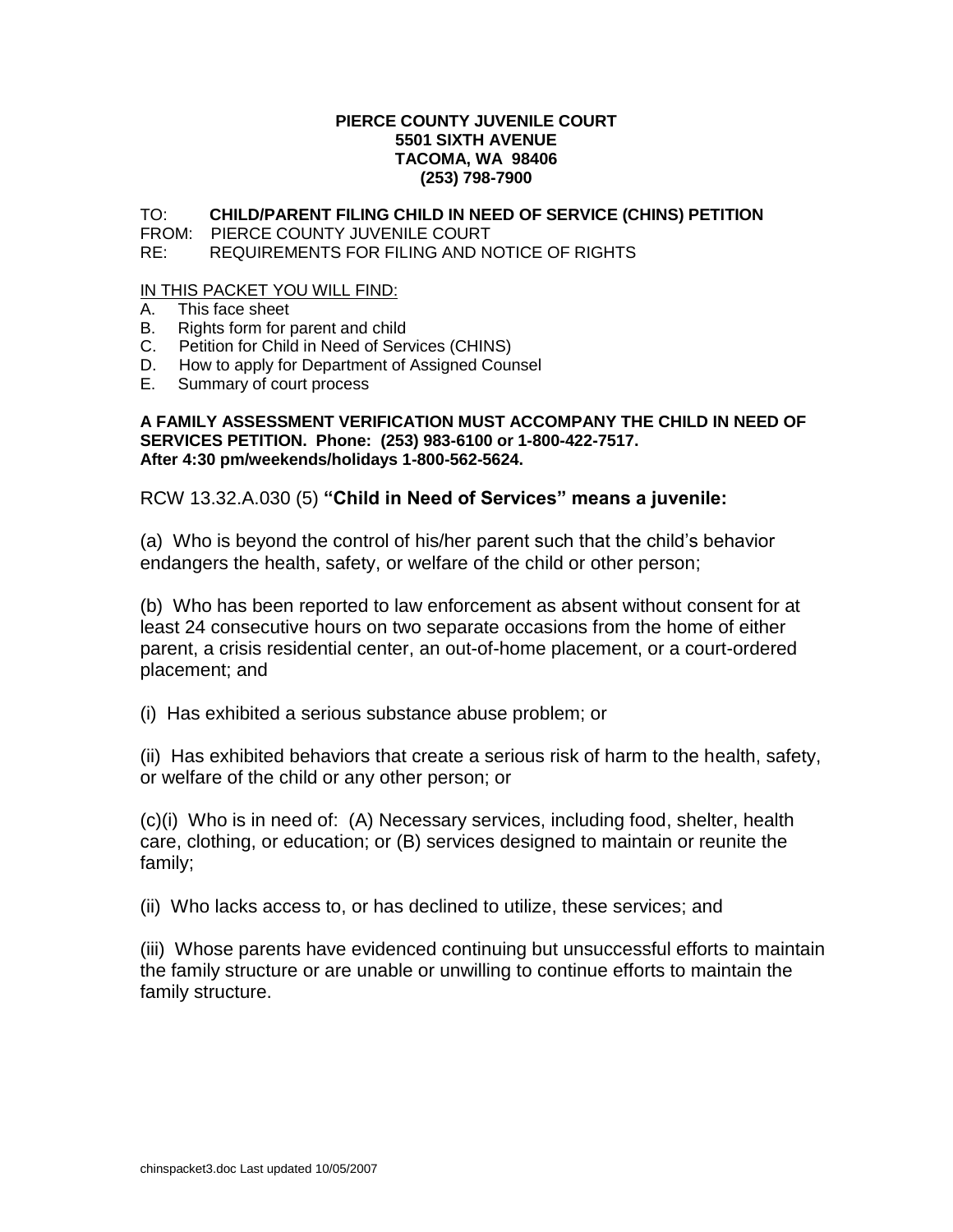The Department of Children and Family Services shall file a Child in Need of Services petition to approve an out-of-home placement on behalf of a child under any of the following sets of circumstances: (partial list provided)

(1) The child has been admitted to a crisis residential center or has been placed by the department in an out-of-home placement, and:

- (a) The parent has been notified that the child was so admitted or placed;
- (b) The child cannot return home, and legal authorization is needed for out-of-home placement beyond seventy-two hours;
- (c) No agreement between the parent and the child as to where the child shall live has been reached;
- (d) No CHINS petition has been filed by either the child or parent;
- (e) The parent has not filed an At-Risk-Youth petition;
- (f ) The child has no suitable place to live other than the home of his or her parent.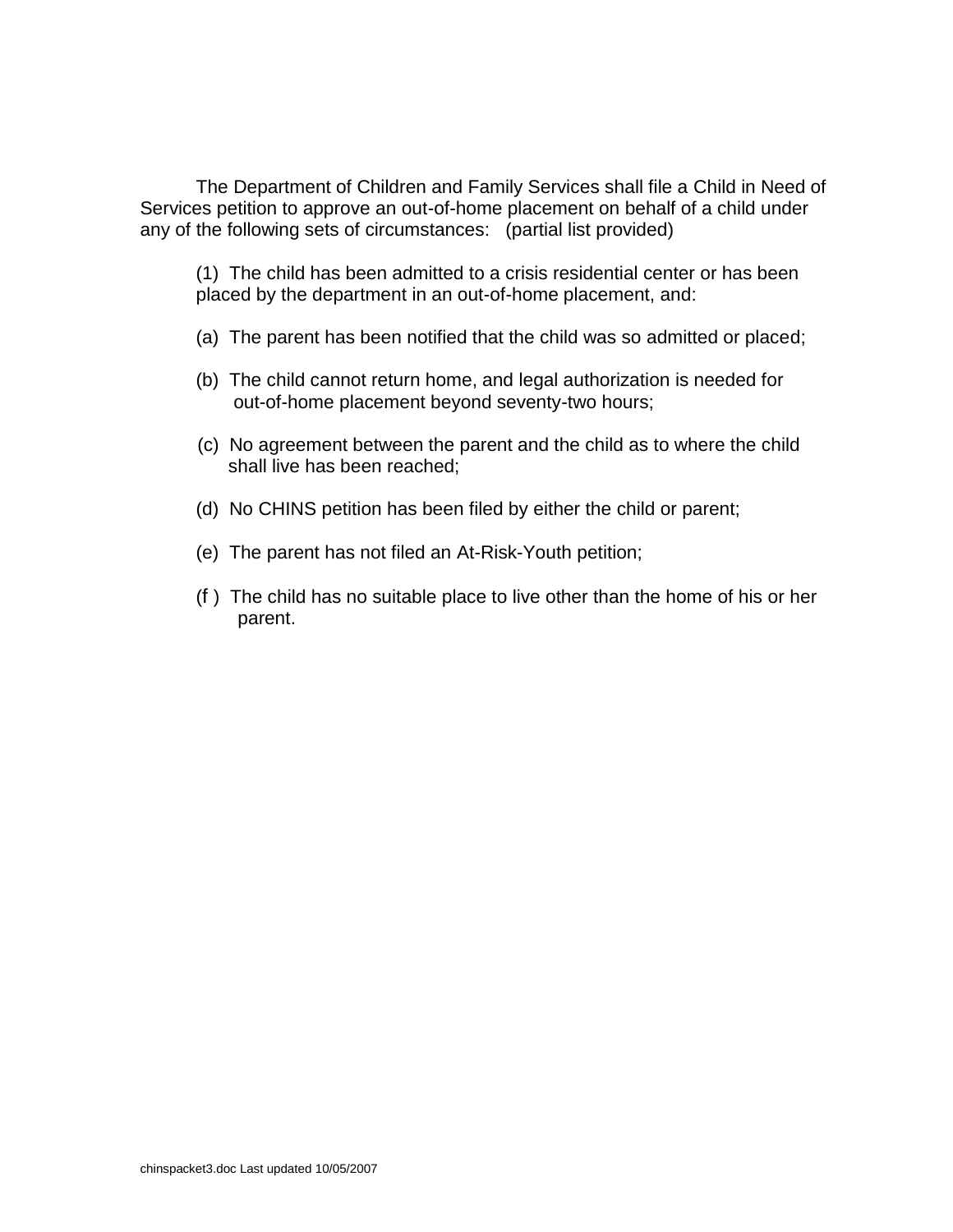# **REQUIREMENTS AND PROCESS FOR CHILD IN NEED OF SERVICES PETITION**

1. The Department of Children and Family Services, through Family Reconciliation Services, shall prepare a Family Assessment Verification Form stating what services have been provided to the family.

\* If department is unable to complete an assessment within 2 working days following a request for assessment, the parent or child may proceed with filing the petition.

2. Juvenile Court shall:

 a. set a fact-finding date within 10 calendar days for a child living at home or an out-of-home placement; or

set a fact-finding date within 5 calendar days for a child residing in a place other than his or her parent's home and other than an out-of-home placement.

 b. notify the parent of right to be represented by counsel and, if indigent, to have counsel appointed.

c. appoint counsel for the child.

 d. set a dispositional hearing to be held no later than 14 days after the Court has granted a Child in Need of Services petition.

- 3. At the dispositional hearing, the Court may:
	- a. reunite the family and dismiss the petition;
	- b. approve an At-Risk-Youth petition filed by parents, and dismiss the CHINS petition
	- c. approve an out-of-home placement requested by the parents in the petition
	- d. order an out-of home placement at the request of the child or the department and not to exceed 90 days.
	- e. order any conditions set forth in RCW 13.32A.196(3); or
	- f. order the Department to file a petition for dependency under Chapter 13.34RCW.

4. The Court shall review the case within three months after the dispositional hearing.

5. The Court shall approve or disapprove the continuation of the dispositional plan, by determining whether reasonable efforts have been made to reunify the family and make it possible for the child to return home.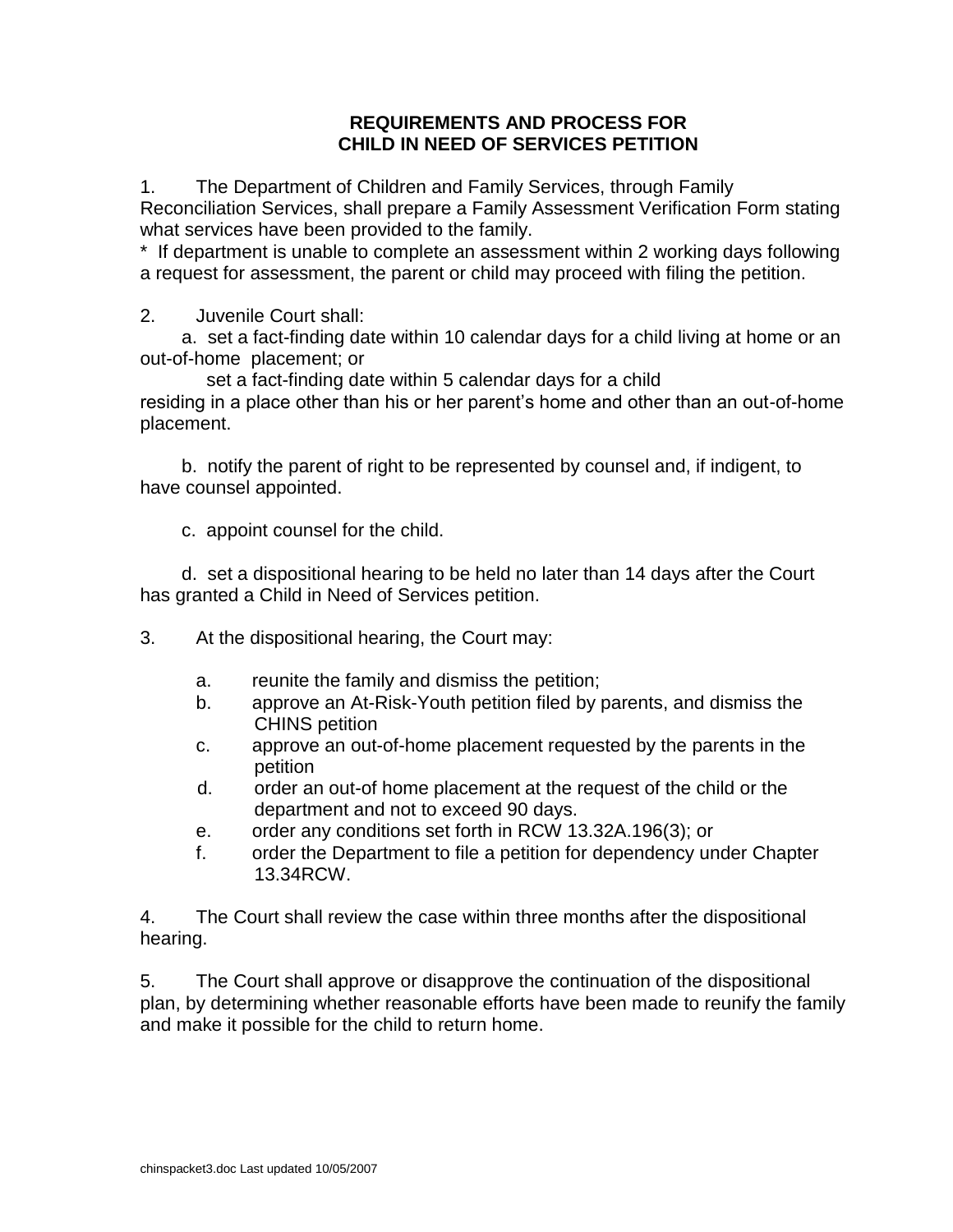6. Out-of home placement may not be continued past 180 days from the day the review hearing commenced. The Court shall order the child to return to the home of the parent at the expiration of the placement. If an out-of-home placement is disapproved prior to 180 days, the Court shall enter an order requiring the child to return to the home of the child's parent.

7. The parents and the Department may request, and the Juvenile Court may grant, dismissal of an out-of-home placement order when it is not feasible for the Department to provide services due to one or more of the following circumstances:

a. the child has been absent from the court approved placement for 30 consecutive days or more;

b. the parents or the child, or all of them, refuse to cooperate in available, appropriate intervention aimed at reunifying the family, or

c. the Department has exhausted all available and appropriate resources that would result in reunification.

d. The child has been admitted to a crisis residential center and:

1. 72 hours have passed since such placement;

2. The staff, after searching with due diligence, have been unable to contact the parent; and

3. The child has no suitable place to live other than the home of his/her parent.

You should read all the enclosures in this packet so that you will know what is required of you and what to expect.

Fill out the petition completely. The Court may reject a petition if it is not proper and complete. The Court staff will assist you regarding questions on the petition, however, they will not give legal advice. As the petitioner, you are the person that must complete the petition. It should be written clear enough for the Court to be able to read.

You must give facts to support your request for this petition. The petition gives you direction and space for this information. The Court needs this information to understand the situation that has led you to this legal request.

You will be asked, at the hearing, what relief you are seeking from this petition, and, therefore, you will not need to address that issue in the petition.

After you have completed your petition, return it to the Court Clerk and a legal number will be assigned, a hearing date set, and further instructions given.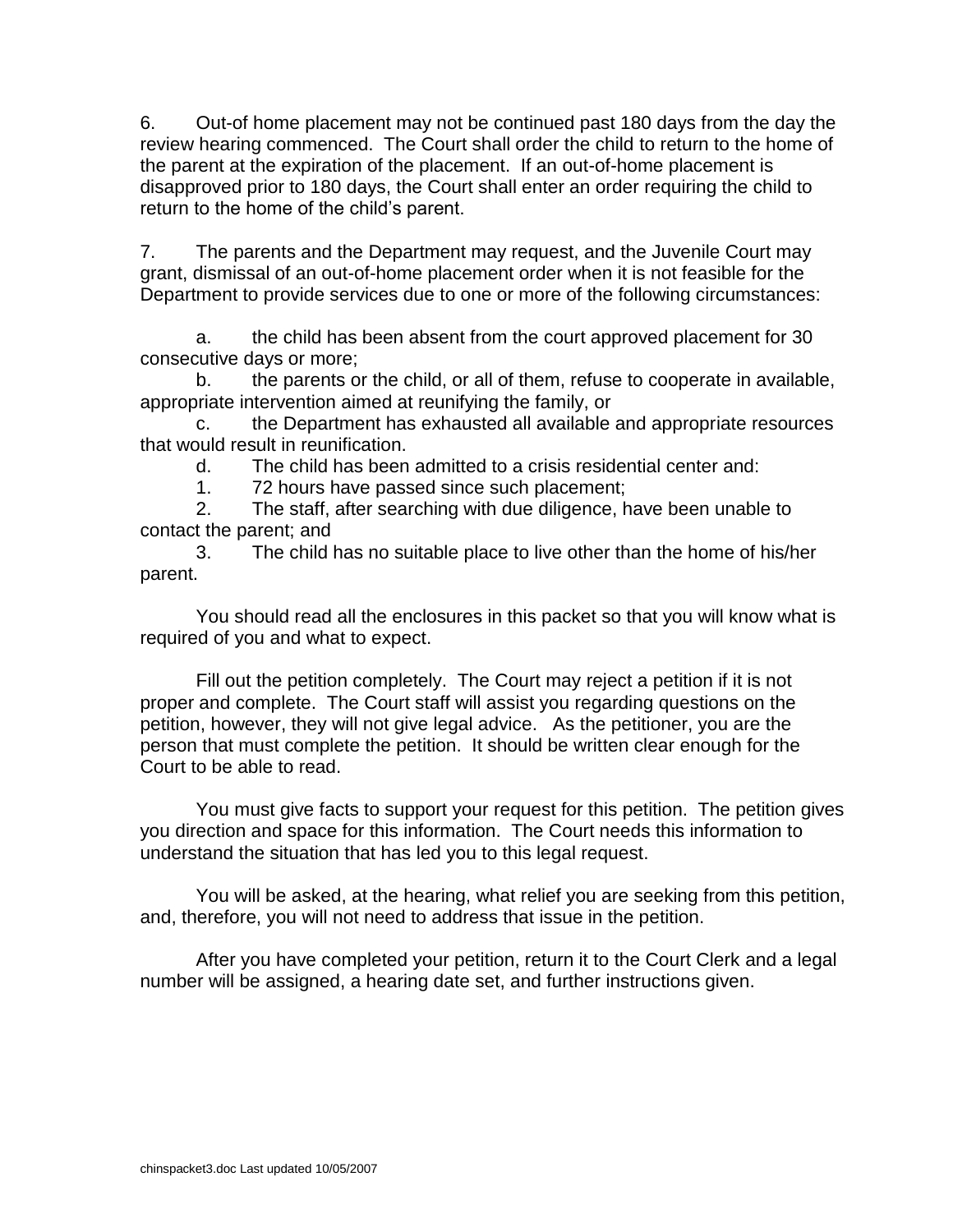## **CHILD IN NEED OF SERVICES 13.32A PARENTS/CHILD RIGHTS AND ADVISEMENT**

THE COURT MUST ADVISE YOU OF THE FOLLOWING:

1. When a proper Child in Need of Services petition is filed by a child, parent, or the department representing the child, the Juvenile Court shall:

a. Schedule a fact-finding hearing to be held within 5 or10 calendar days, depending on the placement of the child;

b. Notify the parent of the right to be represented by counsel and, if indigent, to have counsel appointed for him/her by the Court;

c. Appoint legal counsel for the child;

d. Inform the child and his/her parent of the legal consequences of the Court approving or disapproving an out-of-home placement petition;

e. Notify the parents of their rights, including the right to file an At-Risk-Youth petition, the right to submit an application for admission of their child to a treatment facility for alcohol, chemical dependency, or mental health treatment, and the right to file a guardianship petition; and

f. Notify all parties, including the Department, of their right to present evidence at the fact-finding hearing.

2. The child may be placed, if not already placed, by the department in a crisis residential center, foster family home, group home facility licensed under Chapter 74.15 RCW, or any other suitable residence to be determined by the department. Except for crisis residential center, **IF OUT-OF-HOME PLACEMENT IS ORDERED, THE PARENT SHALL BE FINANCIALLY RESPONSIBLE**.

3. A child who fails to comply with a court order issued under this section shall be subject to contempt proceedings, as provided in this chapter, but only if the noncompliance occurs within one year after the entry of the order.

4. The parents or the department may request, and the Court may grant, dismissal of a placement order when it is not feasible for the department to provide services due to one or more of the following circumstances:

a. the child has been absent from court approved placement for 30 consecutive days or more;

b. the parents or the child, or all of them, refuse to cooperate in available, appropriate intervention aimed at reunifying the family; or

c. the department has exhausted all available and appropriate resources that would result in reunification.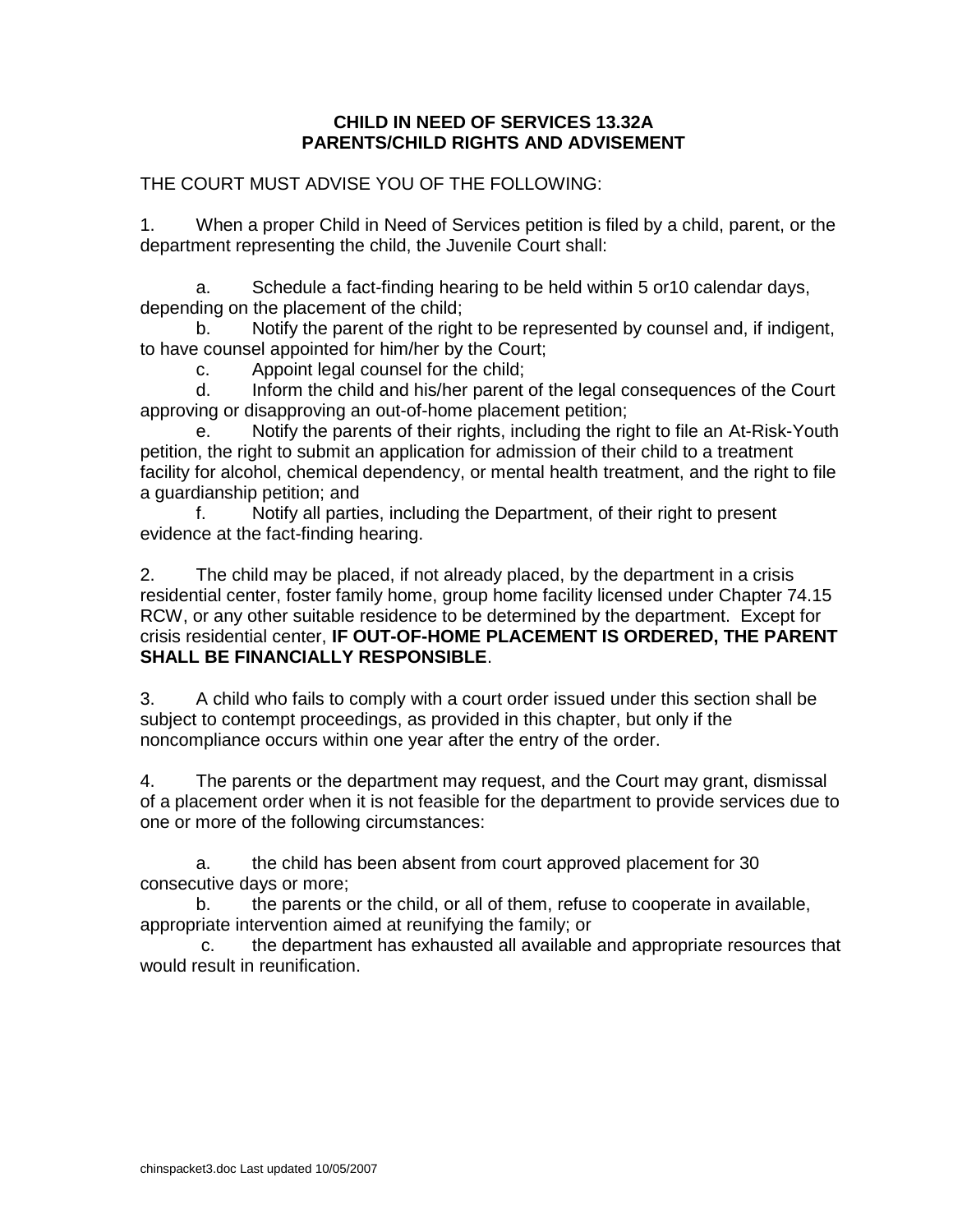## **SUPERIOR COURT OF WASHINGTON COUNTY OF PIERCE JUVENILE COURT**

In the interest of:

| . .<br>× | ۰, |  |
|----------|----|--|
| .,       |    |  |
|          |    |  |

D.O.B.: (CHINS) PETITION

No. 2008. No. 2008. No. 2008. No. 2008. No. 2008. No. 2008. No. 2008. No. 2008. No. 2008. No. 2008. No. 2008.

CHILD IN NEED OF SERVICES

## **I. BASIS**

I represent to the court the following:

### 1.1 Petitioner is:

- [ ] the child
- [ ] the parent
- [ ] the Department of Social and Health Services
- 1.2 Information about the child:

| Name:          |      |      |  |
|----------------|------|------|--|
| Date of birth: | Age: | Sex: |  |
| Address:       |      |      |  |

### 1.3 Information about the parent (legal custodian):

- a. Name of father: Address:
- b. Name of mother: Address: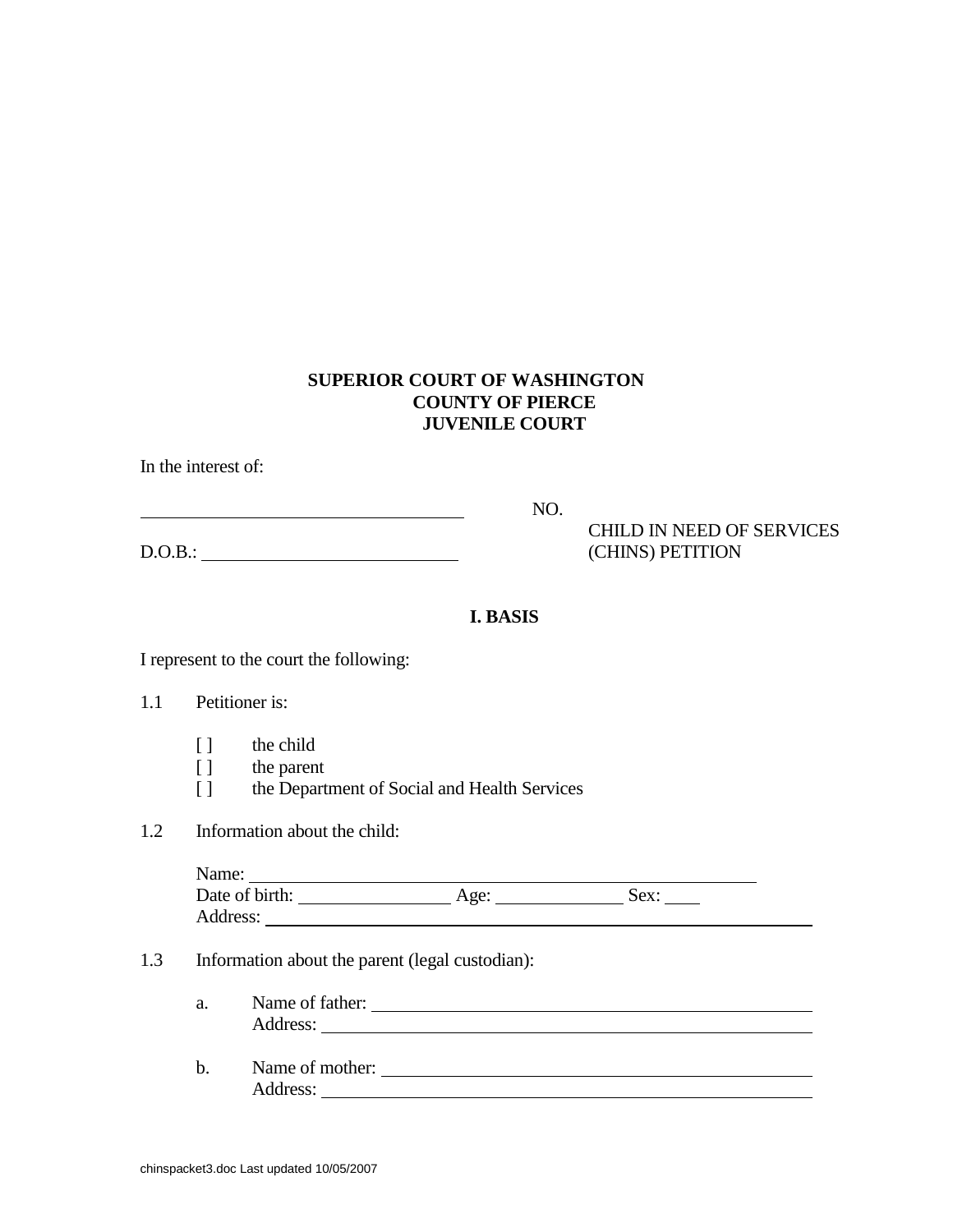- c. Marital status of parents:
- d. Name of legal custodian: Address:
- 1.4 The child is a child in need of services, as defined in RCW 13.32A.030(5), in that:
	- a. [ ] the child is beyond the control of his/her parent such that the child's behavior endangers the health, safety, or welfare of the child or other person.
	- b. [ ] the child has been reported as absent without consent for at least 24 consecutive hours from the parent's home, a crisis residential center, an out-of-home placement, or a court ordered placement on two or more separate occasions; and
		- i. [ ] has exhibited a serious substance abuse problem; or
		- ii. [ ] has exhibited behaviors that create a risk of serious harm to the health, safety, or welfare of the child or any other person.
	- c. [ ] i. the child is in need of necessary services (including food, shelter, health care, clothing, educational, or services designed to maintain or reunite the family);
		- ii. the child lacks access to, or has declined to utilize these services; and
		- iii. the child's parents have evidenced continuing but unsuccessful efforts to maintain the family structure or are unable or unwilling to continue efforts to maintain the family structure.

l,

1.5 The allegation that the child is in need of services is based on the following facts:

(Attach additional sheets if necessary)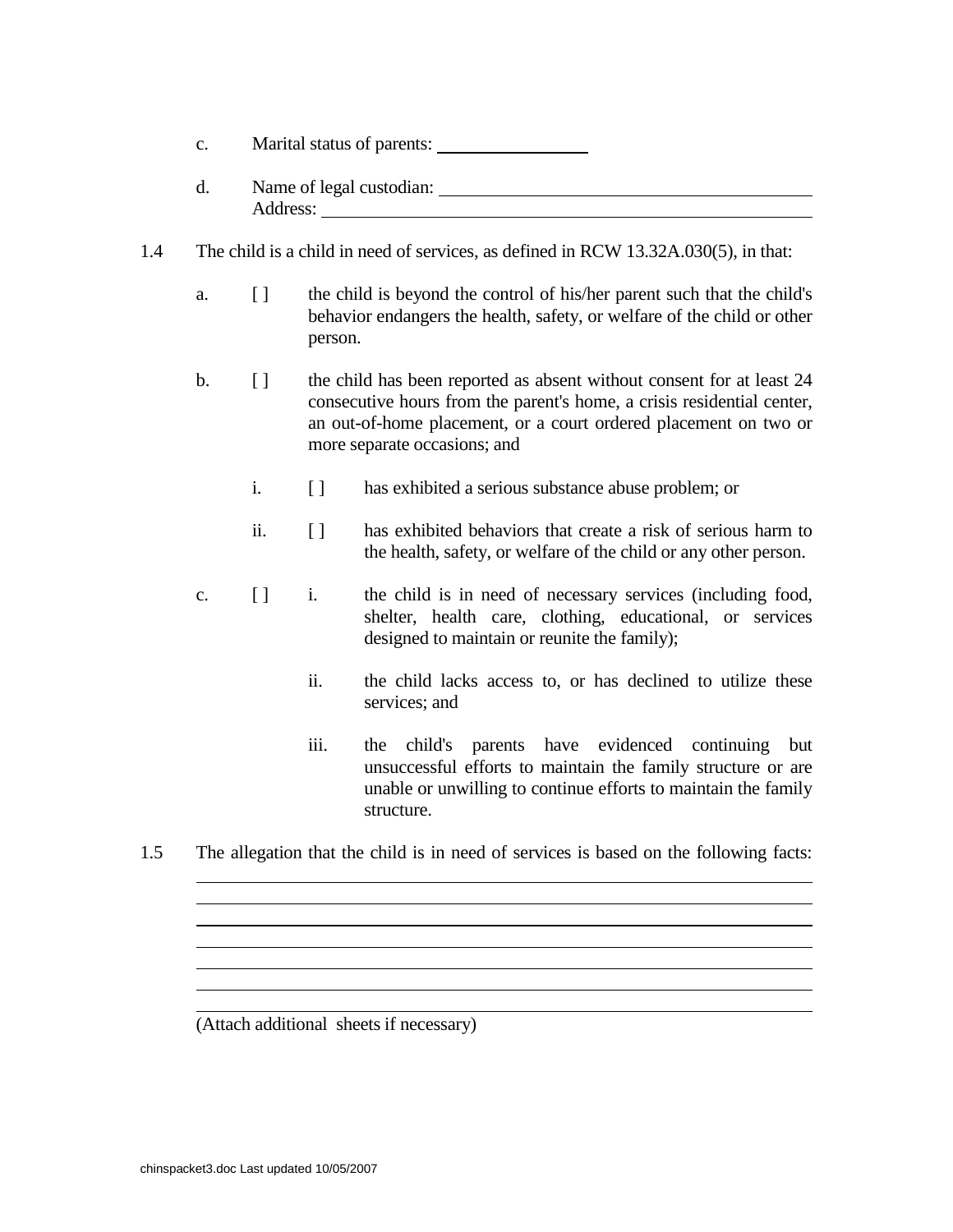- 1.6 A serious conflict exists between the parent and the child.
	- a. The petitioner, if the child, has made a reasonable effort to resolve the conflict.
	- b. The conflict cannot be resolved by delivery of services to the family during continued placement of the child in the parental home.
	- c. Reasonable efforts have been made to prevent or eliminate the need for removal of the child from the child's home and to make it possible for the child to return home.
	- d. A suitable out-of-home placement resource is available.

### **II. RELIEF REQUESTED**

I request that the Court order out-of-home placement of the child.

Dated:

Petitioner

Title/Agency/Relationship

# **III. CERTIFICATION**

I certify under penalty of perjury under the laws of the State of Washington that the foregoing is true and correct.

Dated at , Washington on

(Place) (Date)

i<br>L

i<br>L

l,

Signature

Type or Print Name

Address

 $\overline{a}$ 

 $\overline{a}$ 

Telephone